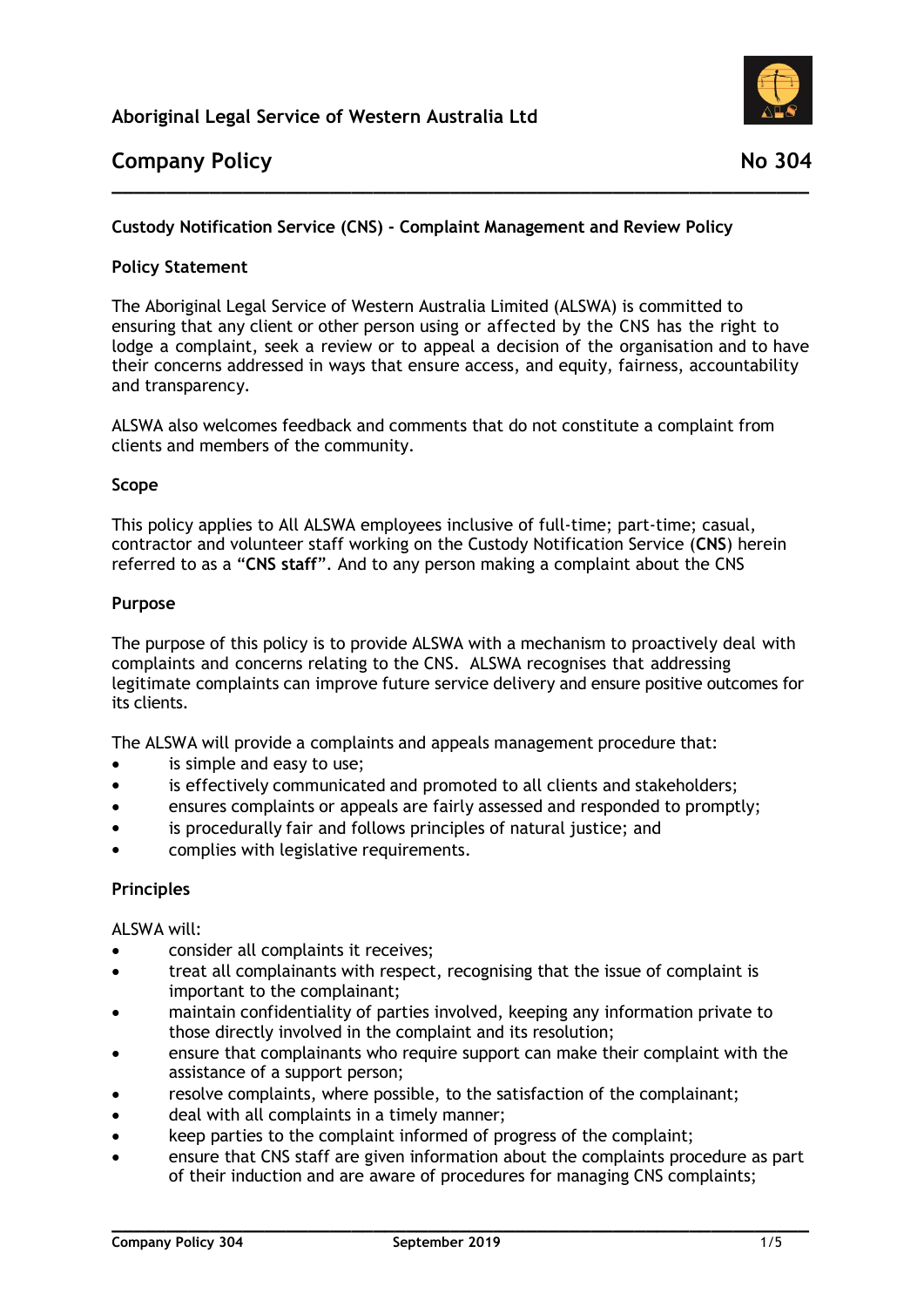

# **Company Policy -** CNS Complaint Management & Review continued No 304

 ensure all clients and other persons using or affected by the CNS are aware of the complaints policy and procedures;

**\_\_\_\_\_\_\_\_\_\_\_\_\_\_\_\_\_\_\_\_\_\_\_\_\_\_\_\_\_\_\_\_\_\_\_\_\_\_\_\_\_\_\_\_\_\_\_\_\_\_\_\_\_\_\_\_\_\_\_\_\_\_\_\_**

- ensure that a complainant is not penalised in any way or prevented from using the CNS during the progress of a complaint; and
- ensure that feedback data (both positive and negative) is considered in organisational reviews and in planning service improvements.

### **Responsibility**

The CEO is responsible for ensuring that all complaints are handled in accordance with this policy and must provide an up to date copy of the Complaints Register to the Board for consideration at Board meetings and to the Commonwealth upon request.

#### **Accessibility**

This policy must be accessible from the ALSWA website.

This policy will also be made available upon request by the Commonwealth or the public.

#### **Procedures**

#### **1. CNS Complaints**

#### **What is a complaint and how can a complaint be made?**

A complaint is an expression or statement by a client or a person affected by the CNS indicating dissatisfaction with or a concern about the CNS. A complaint includes an expression or statement by an external agency concerning the operation of the CNS.

A complaint may be made to ALSWA either verbally (in person) or in writing by email sent to [cnscomplaints@als.org.au](mailto:cnscomplaints@als.org.au) Please mark correspondence to the attention of the Manager, CNS.

If a complainant is unwilling or unable to make a complaint in writing, two ALSWA staff must be present as the complaint is reduced to writing in the form of a File Note, which is to be signed by both staff members and, where possible, the complainant.

If the complainant agrees, a complaint may be lodged on behalf of the complainant by a third party (e.g., a guardian, carer, advocate or support person). It will be necessary for ALSWA to speak to the complainant to properly investigate the complaint. If this is not possible, ALSWA will endeavour to investigate the complaint as far as practicable, including due to the operation of privacy laws. The person lodging the complaint on behalf of the complainant may also participate in the process to resolve the complaint if the complainant consents.

ALWSA can also receive complaints referred to it by the Commonwealth or a third party.

ALSWA will accept anonymous complaints and investigate the subject matter of the complaint in order to improve its services and operations but unless the complainant provides contact details no response will be provided.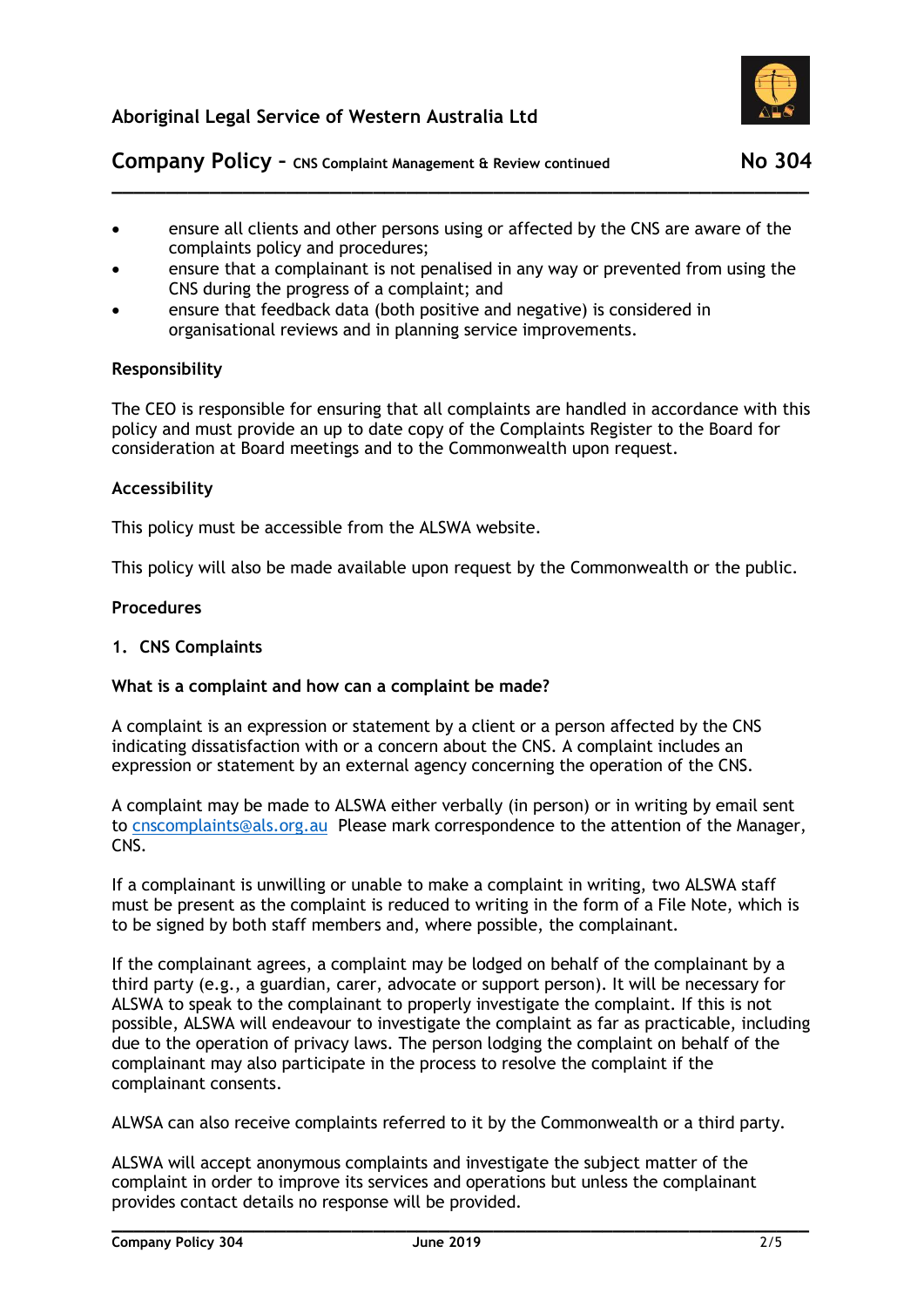

## **2. CNS complaints register**

All complaints must be recorded in the CNS Complaints Register. The CNS Complaints Register must identify, for each complaint:

**\_\_\_\_\_\_\_\_\_\_\_\_\_\_\_\_\_\_\_\_\_\_\_\_\_\_\_\_\_\_\_\_\_\_\_\_\_\_\_\_\_\_\_\_\_\_\_\_\_\_\_\_\_\_\_\_\_\_\_\_\_\_\_\_**

- a) full details of the complaint;
- b) the name of the person or organisation making the complaint (if known);
- c) the date and nature of the complaint;
- d) any action taken, including any changes (or proposed changes) to the conduct of the CNS as a result of the complaint;
- e) details of who is handling the complaint;
- f) a record of the outcome of the investigation; and
- g) any follow up activity from the complaint.

The CEO is responsible for complying with the complaints policy and must provide an up to date copy of the complaints register to the Board for consideration at Board meetings.

ALSWA must provide a copy of the complaints register to the Commonwealth upon request.

### **3. CNS complaints handling process**

Following any complaint, whether written or verbal, the following procedure shall be followed:

- a) All complaints will initially be considered by the Manager of the CNS.
- b) The complainant must be advised, *in writing*, of how their complaint will be handled, who is handling it and when they will be told of the outcome of their complaint within 10 business days of the complaint being received. If the complaint is made by a third party on behalf of the complainant, the person who made the complaint may be advised of who is handling the complaint and how it will be handled if the complainant agrees to this disclosure.
- c) When the outcome of the investigation into the complaint has been finalized the complainant must be informed in writing of that outcome. If the complainant is unlikely to understand the written notification of the outcome of their complaint (e.g. due to youth, disability, mental or cognitive impairment), ALSWA will seek permission from the complainant to provide the written notification to a parent, carer, guardian, advocate or support person and will facilitate a meeting in person with the complainant and/or the nominated person to explain the outcome of the complaint.

**\_\_\_\_\_\_\_\_\_\_\_\_\_\_\_\_\_\_\_\_\_\_\_\_\_\_\_\_\_\_\_\_\_\_\_\_\_\_\_\_\_\_\_\_\_\_\_\_\_\_\_\_\_\_\_\_\_\_\_\_\_\_\_\_**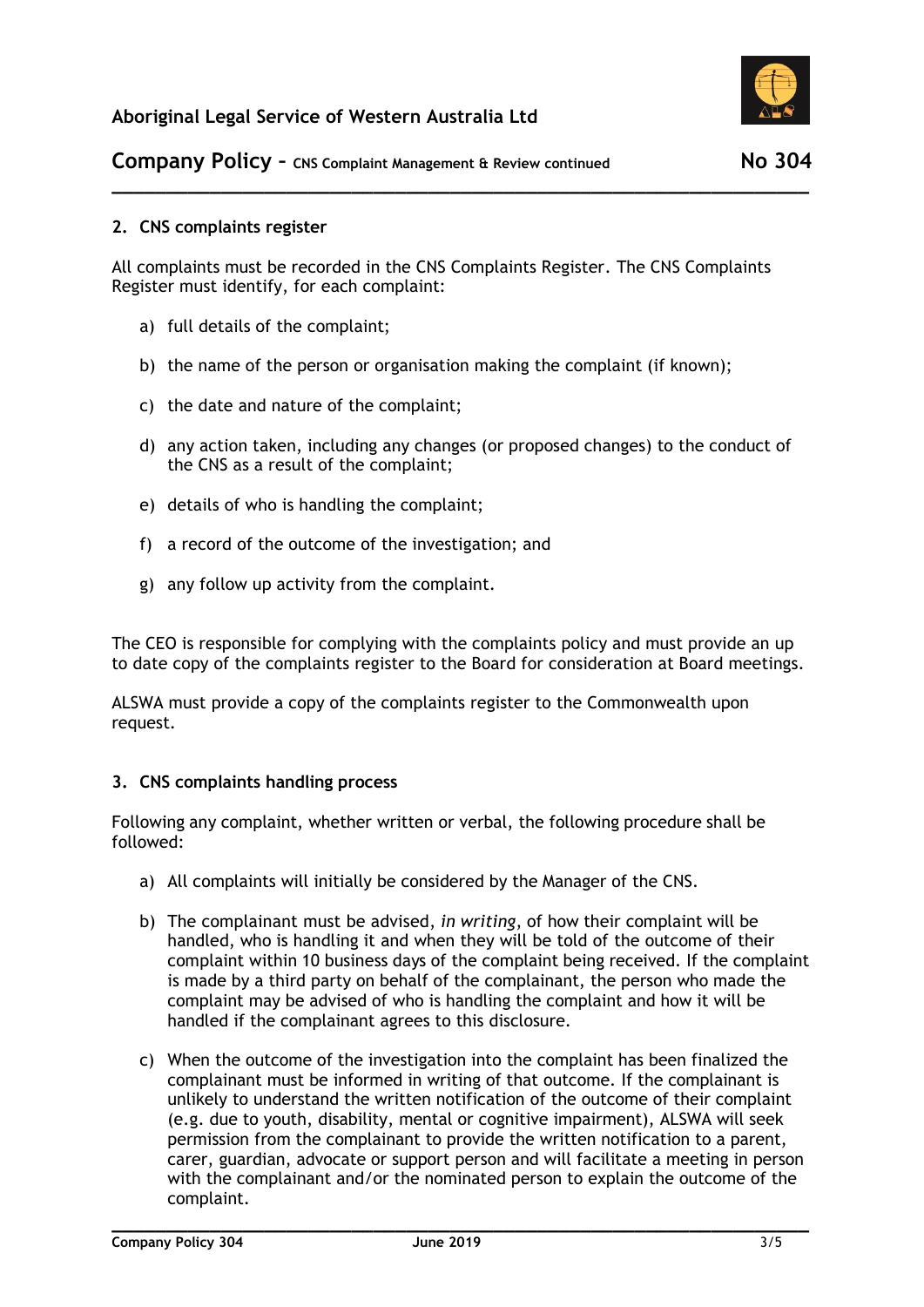

# **Company Policy -** CNS Complaint Management & Review continued No 304

d) If the complainant wishes to pursue a complaint about the CNS further because they are not satisfied with the outcome of the CNS complaints procedure they must be offered a copy of the Review Procedure and the contact details of Manager, Policy and Programs.

**\_\_\_\_\_\_\_\_\_\_\_\_\_\_\_\_\_\_\_\_\_\_\_\_\_\_\_\_\_\_\_\_\_\_\_\_\_\_\_\_\_\_\_\_\_\_\_\_\_\_\_\_\_\_\_\_\_\_\_\_\_\_\_\_**

## **4. Request for Review (CNS complaints)**

A complainant, who wishes to seek a review of the outcome of a CNS complaint, must apply in writing within three (3) months of the date that they were notified of the decision in question. Where the complainant has literacy difficulties or a disability, ALSWA will inform the complainant of its availability to assist. ALSWA will assist if requested to do so. Furthermore, ALSWA will facilitate persons with disability or literacy/language difficulties by enabling a request for review to be lodged on behalf of the complainant by a third party (e.g., guardian, carer, support person or advocate).

### **How will a request for review be handled?**

The following procedures shall apply to a request for review:

- a) The Manager, Policy and Programs will complete an internal review of the decision. The Manager, Policy and Programs will respond in writing to the complainant within 14 days of receiving the request for review. This response will include:
	- (i) the outcome of the review and an explanation of the reasons; and
	- (ii) if the original decision is confirmed, the complainant has the right to require the Manager, Policy and Programs to refer the matter to the Director, Legal Services (DLS). Such an application must be made in writing and received within two (2) months of the response.
- b) Upon receipt of the referral from the Manager, Policy and Programs, the DLS will provide a further assessment of the complaint.
- c) The DLS must provide the complainant with an opportunity to be heard and to explain his or her reasons for seeking a further review. The complainant will be asked to provide this information in writing. However, if the complainant is unable to provide information to the DLS in writing due to youth, disability, mental or cognitive impairment the complainant is entitled to be heard in person and may be assisted by an advocate, support person, parent, carer or guardian.
- d) The DLS must notify the complainant in writing of the outcome of its decision (and to the Commonwealth if requested) as soon as reasonably practicable and in any event no later than three (3) months after the date of lodgement of the application for review.
- e) All details and outcomes of reviews conducted under this section shall be reduced to writing and maintained in the client file (if relevant) and recorded in the CNS Complaints Registrar.